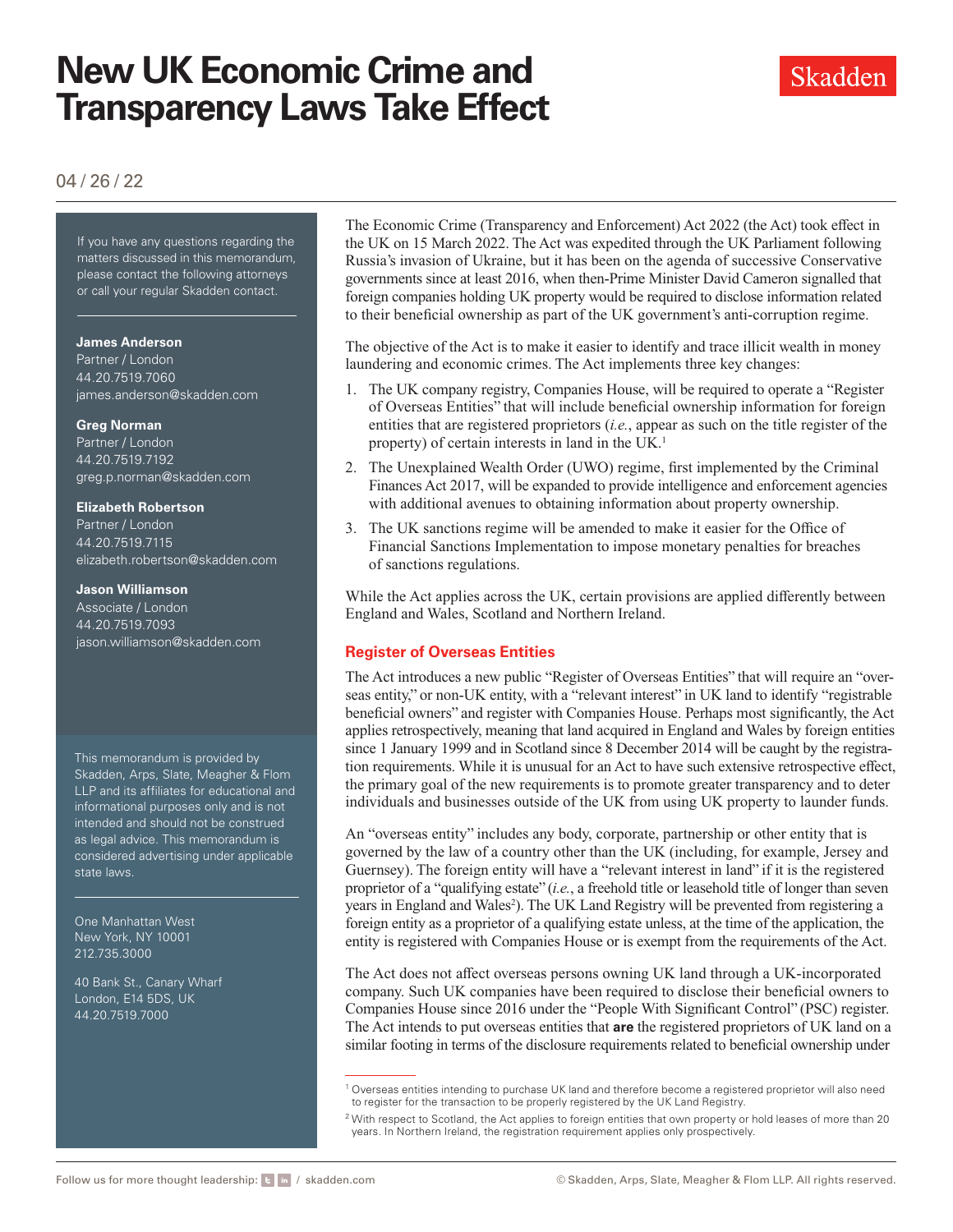# **New UK Economic Crime and Transparency Laws Take Effect**

English law. It should also be noted that, during the parliamentary debate concerning the Act, the legislation was described as an iterative process, and it is possible the scope of the Act will be extended.

In relation to the requirement that overseas entities caught by the Act disclose beneficial ownership information to Companies House, a beneficial owner includes a person:

- holding, directly or indirectly, more than 25% of the shares in the foreign entity;
- holding, directly or indirectly, more than 25% of the voting rights in the foreign entity;
- holding the right, directly or indirectly, to appoint or remove a majority of the board of directors of the foreign entity; and
- who exercises, or has the right to exercise, significant influence over the foreign entity.

This is similar to the approach to beneficial ownership the UK government has taken with respect to the PSC register. Schedule 2 of the Act expands on the thresholds applied to the definition of beneficial owner and reserves the power for the secretary of state to alter or replace the thresholds. Trusts are not included within the definition of an overseas entity, but it is possible that a trust could be caught by the Act in circumstances where an overseas entity is used by a trust to hold a "qualifying estate" in the UK. For example, a trustee could also be caught where he or she is the beneficial owner of a freehold title and any of the conditions above are met, which would require the overseas entity to provide information about the trust to Companies House.

A foreign entity that is the registered proprietor of a "qualifying estate" must provide information in relation to its beneficial owners (as defined by Schedule 2 of the Act) to Companies House as part of the registration process. The Act specifies the information that must be provided by the overseas entity (*e.g.*, name, incorporation information, registered office, service address) and relating to registrable beneficial owners (*e.g.*, name, date of birth, nationality, residential address, service address, the date on which the individual became a beneficial owner, etc). All supporting documents provided as part of the application process must be in English.

The Land Registry will include a restriction on the title register for land within the scope of the Act that prevents the registration of any disposition unless it can be shown that the foreign entity holding the land has complied with the Act or is exempt. If land caught by the Act is disposed of after 28 February 2022 and before the foreign entity owning the land has made a registration application, the foreign entity will be required to include information related to the disposition when submitting its registration application (*e.g.*, the date of the disposition).

The secretary of state may exempt a person from the registration requirements under the Act by providing written notice. However, the exceptions are limited and are unlikely to assist many foreign entities and beneficial owners. The secretary of state may only grant an exemption in the interest of national security, or for the purpose of preventing or detecting serious crime.

The UK government had originally intended to implement a transition period allowing foreign entities 18 months to comply with the Act's new registration requirements. Following opposition within Parliament, the transition period has been reduced to six months, but it has not yet come into force; the Act provides that the clock on the six-month transition period will start running from a date to be confirmed by the secretary of state in subsequent regulations. At the time of writing, it is not clear when this will take effect, but given the current momentum behind measures targeting property owned by Russian individuals and entities connected to the Putin regime, it could be implemented in short order.

The Act imposes penalties where a person (*e.g.*, an entity, its officers) fails to comply with the registration requirements, or provides false or misleading information to Companies House. This could include monetary penalties and/or imprisonment for up to five years for the most serious offences (*e.g.*, making prohibited dispositions of UK land within the scope of the Act). If a foreign entity fails to register within the six-month transition period, it may be subject to a fine, and its officers could be fined and/or imprisoned for up to two years. Foreign entities that fail to submit the required details may also face restrictions on selling, purchasing or mortgaging UK land. The Act also requires the register to be updated annually, and the failure to do so is a criminal offence.

## **Unexplained Wealth Orders**

As noted above, UWOs were implemented by the Criminal Finances Act 2017, which amended the Proceeds of Crime Act 2002. A UWO is a court order that can require a person to explain their interest in identified property, including how they obtained it.

Previously, a UWO could only be made against two categories of people: politically exposed persons and individuals where there were reasonable grounds to suspect they may be involved in serious crime. When granting a UWO, the court also had to be satisfied that there were "reasonable grounds for suspecting that the known sources of the respondent's lawfully obtained income would have been insufficient for the purposes of enabling the respondent to obtain the property." The Act has amended the UWO regime as follows:

- A UWO can now be obtained against a third category of persons, namely "responsible officers" of an entity that owns the property identified in the order. This will apply where a